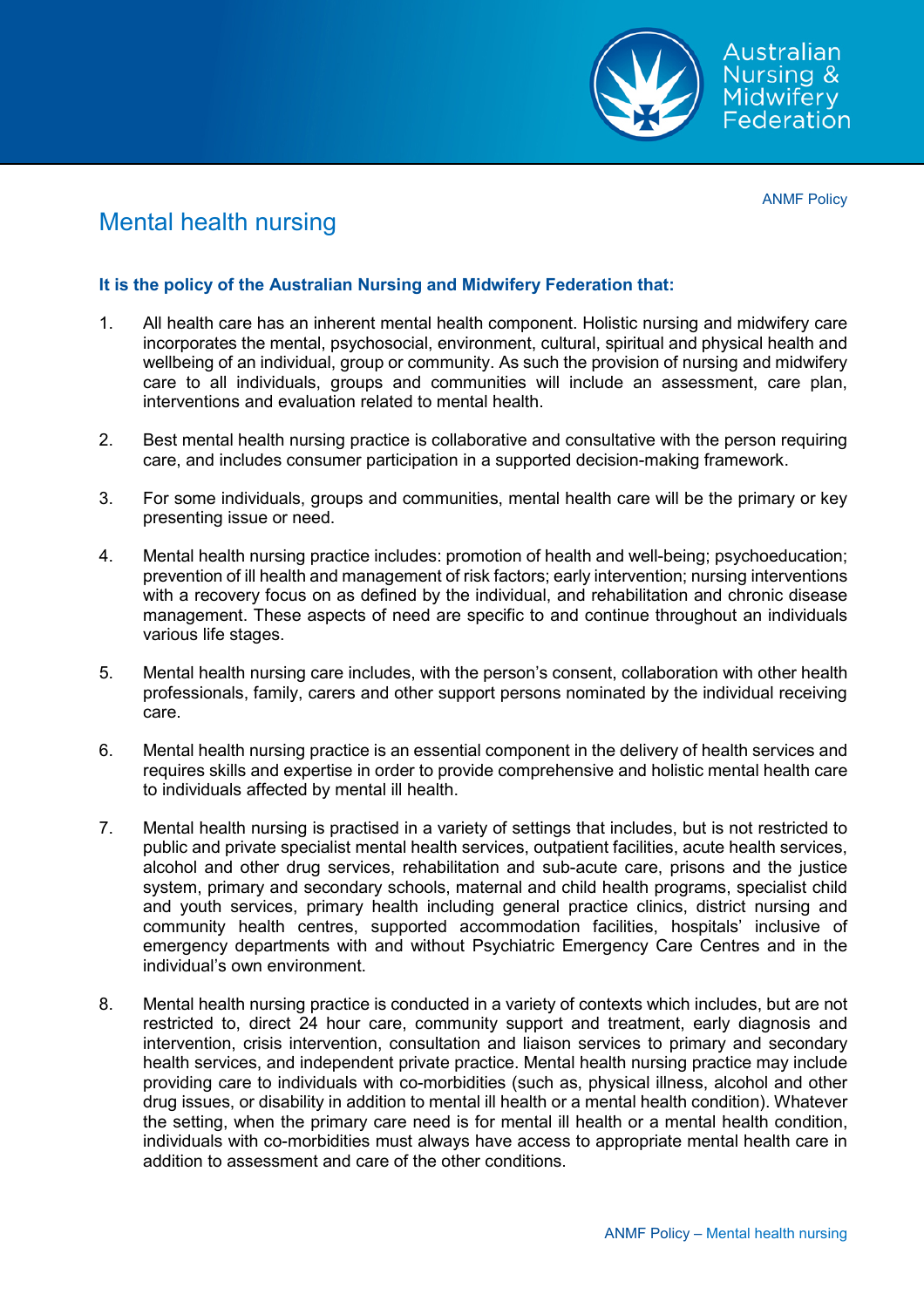

#### ANMF Policy

- 9. Mental health nursing care is provided in the least restrictive manner by observing the rights of individuals requiring care. It is essential that the provision of care maximises human liberty and freedom while maintaining the nurses' duty of care so that the safety of the individual and others is not compromised.
- 10. Mental health nursing practice adheres to the principles of trauma-informed and recoveryoriented practice with a commitment to person-centred care and the development of partnerships.
- 11. The care of people experiencing mental illness or related conditions is underpinned by the philosophy and principles of recovery and de-institutionalisation in the provision of adequate and appropriate community mental health care supported by in-patient specialist mental health services.
- 12. All individuals requiring mental health care are entitled to receive care at the facility and in the ward/unit that best addresses their needs. Health service catchment areas and funding systems should not impede access to care.
- 13. Specialised mental health care requires adequate funding commensurate with the requirements of individuals, groups and communities. The funding needs to be underpinned by service planning at local, state/territory and federal government levels. Mental health nurses must be involved in service planning at all levels of government.
- 14. To ensure a viable current and future mental health nursing workforce, specific mental health nursing courses that include theoretical and clinical components must continue to be offered at post graduate level. Undergraduate nursing courses must also offer core subject material in mental health.
- 15. Mental health nurses should have access to continuing education appropriate to their area of practice and supportive of their individual professional development needs.
- 16. Mental health nurses must have access to career paths that include clinical, administrative, managerial, education and research streams, as well as undertaking post graduate qualifications leading to nurse practitioner endorsement and roles in both the public and private sector.
- 17. Erosion of mental health nursing positions and/or services in any setting by the employment of other staff categories, however titled, is strongly opposed.
- 18. Mental health nurses are entitled to provide and receive formal paid clinical supervision in the provision of mental health nursing services.
- 19. Professional lines of accountability to nursing must always be maintained for mental health nurses regardless of the setting in which they function. This does not preclude functional reporting within non-nursing organisational structures.
- 20. Mental health nurses, regardless of the setting in which they function, should be covered by nursing awards and/or enterprise agreements and they must have access to membership of nursing professional and industrial associations.
- 21. Mental health nurses have the right to practice in accordance with the relevant work health and safety legislation.